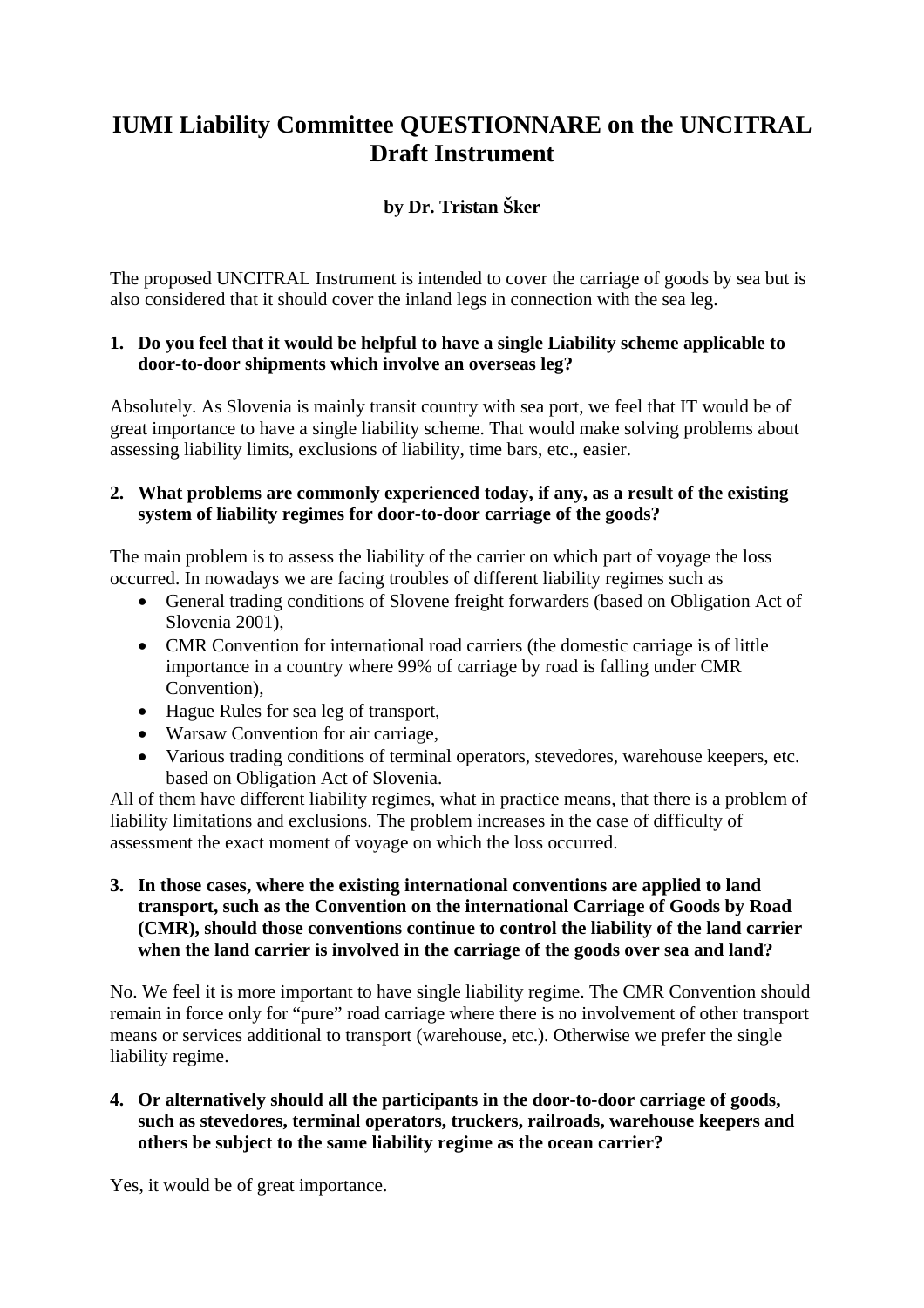#### **5. Should the liability limit and exclusions for the inland carriage be different from the liability for the sea carriage? If yes, under which circumstances?**

No, the limit and exclusions for inland carriage should be same as for sea carriage (if the single liability convention should apply).

**6. Should the subcontractors, such as stevedores, terminal operators, truckers, railroads, warehouse keepers and others, be subject to direct claims by cargo interests or should the cargo, interests have a right to claim only against the contracting carriers?** 

The right of direct claim should be against both, contracting carriers and their subcontractors.

**7. Do you agree that the present system of risk allocation is balanced and thus should be maintained?** 

No, the present system of risk allocation shouldn't be maintained.

- **8. Do you prefer that the following amendments should be generally adopted? (please answer either yes or no to each point):**
- **8.1 The exemption of carriers liability for error in navigation or management of the ship should be deleted.**

Yes.

**8.2 The exemption of carrier's liability for fire should be deleted.** 

Yes.

**8.3 The seaworthiness obligation should be extended through the whole sea voyage, instead of just at the beginning of the voyage.** 

Yes.

- **8.4 Two alternative solutions have been suggested for those cases in which there are concurrent causes for a loss of or damage to the cargo.** 
	- **A) The carrier is liable for the entire loss except to the extent he can prove that the loss was caused by an event for which he is not liable.**
	- **B) The carrier and the claiming party share the burden of proving the cause of the loss. In absence of this proof the parties are to share the loss in equal (50/50) parts.**

**Which of these alternatives A or B do you support?**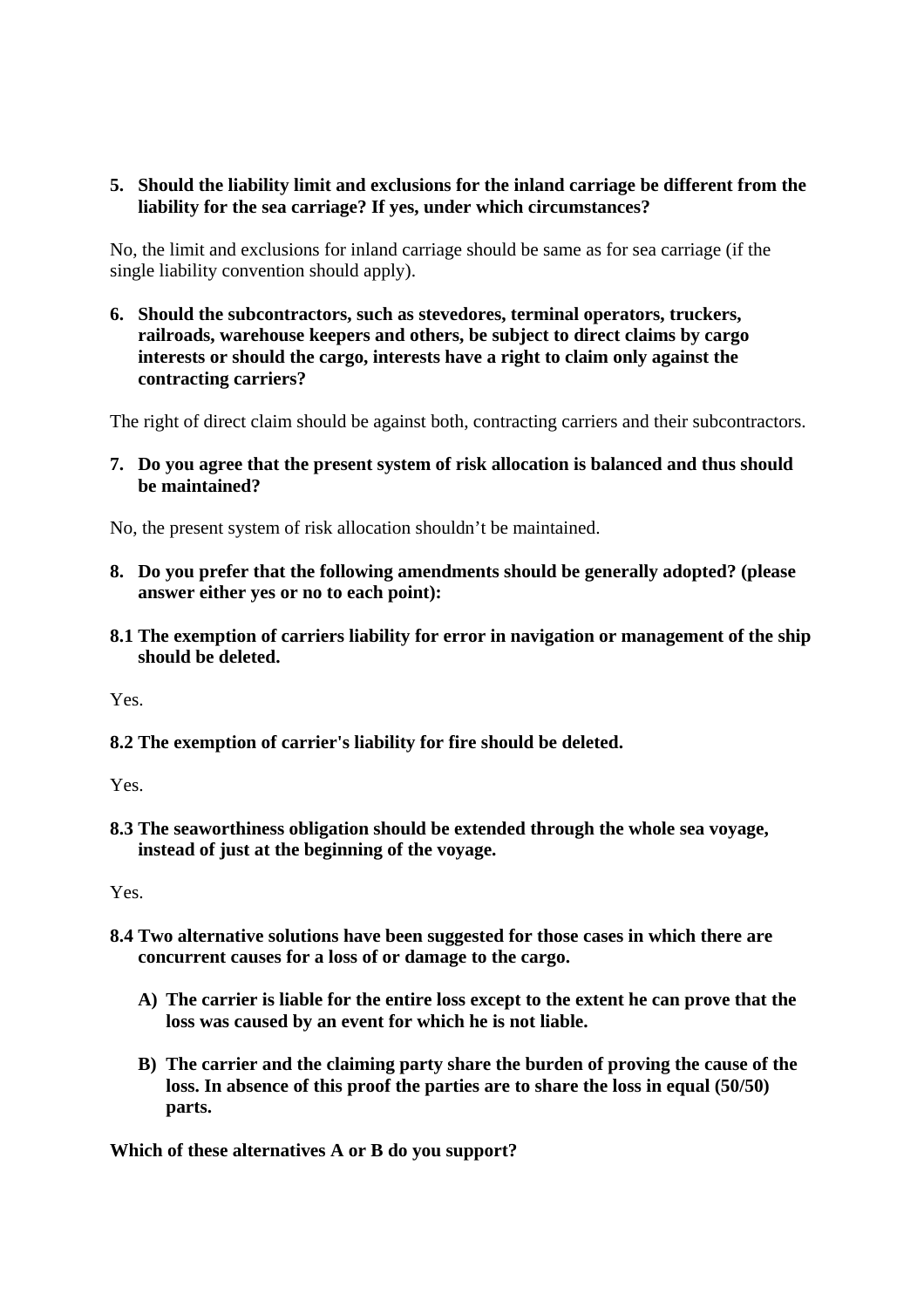**9. Should the carrier be allowed to act in different roles during the voyage i.e. to act only as an agent for some part of the voyage?** 

No.

**10. Are the three days allowed to the receiver to claim a loss or damage (not apparent upon delivery of the goads) adequate and possible to meet in practice? In case the Instrument will cover also the door-to-door transports, should the time limit be the same? If not. why? What would be the appropriate time limit?** 

No, the time limit for not apparent loss is too short. It would be appropriate to set a time limit of 7 days. It gives the receiver the possibility of inspection of the goods.

**11. Is the proposed one-year's limitation period for suit adequate in practice? lf not, why?** 

**Does the present practice of acquiring time-extensions from the carrier cause your market additional workload and friction costs?** 

**If yes, please give some estimation about the costs.** 

The one-year's time bar is long enough.

**12. Would you support the alternative that the time limit for suit should not run while the carrier is considering the claim, as in the CMR Convention?** 

Yes.

**13. Which of the provisions should be mandatory? To what extent and which parties should be able to contract out of the provisions of the new Instrument? Should the provisions on charter parties, transport of animals, shippers and/or carrier's liability be mandatory?** 

The provisions of carriers (performing party) liability should be mandatory, including limitations and exclusions of liability. The only withdrawal from this mandatory provisions should be allowed in the case of setting stronger carriers (performing party) liability. The provisions on charter parties, transport of animals, shippers and/or carrier's liability should be mandatory.

**14. Do you think that an international instrument governing liability arising from multimodal transportation would be desirable?** 

**If yes, which of the following approaches do you consider the most appropriate:** 

- **a) a new international instrument to govern multimodal transport;**
- **b) a revision of the 1980 Multimodal Convention, which has not entered into force or**
- **c) the extension of an international sea-carriage liability regime to all contracts for multimodal transport involving a sea leg, like that proposed in the UNCITRAL Instrument.**

A.